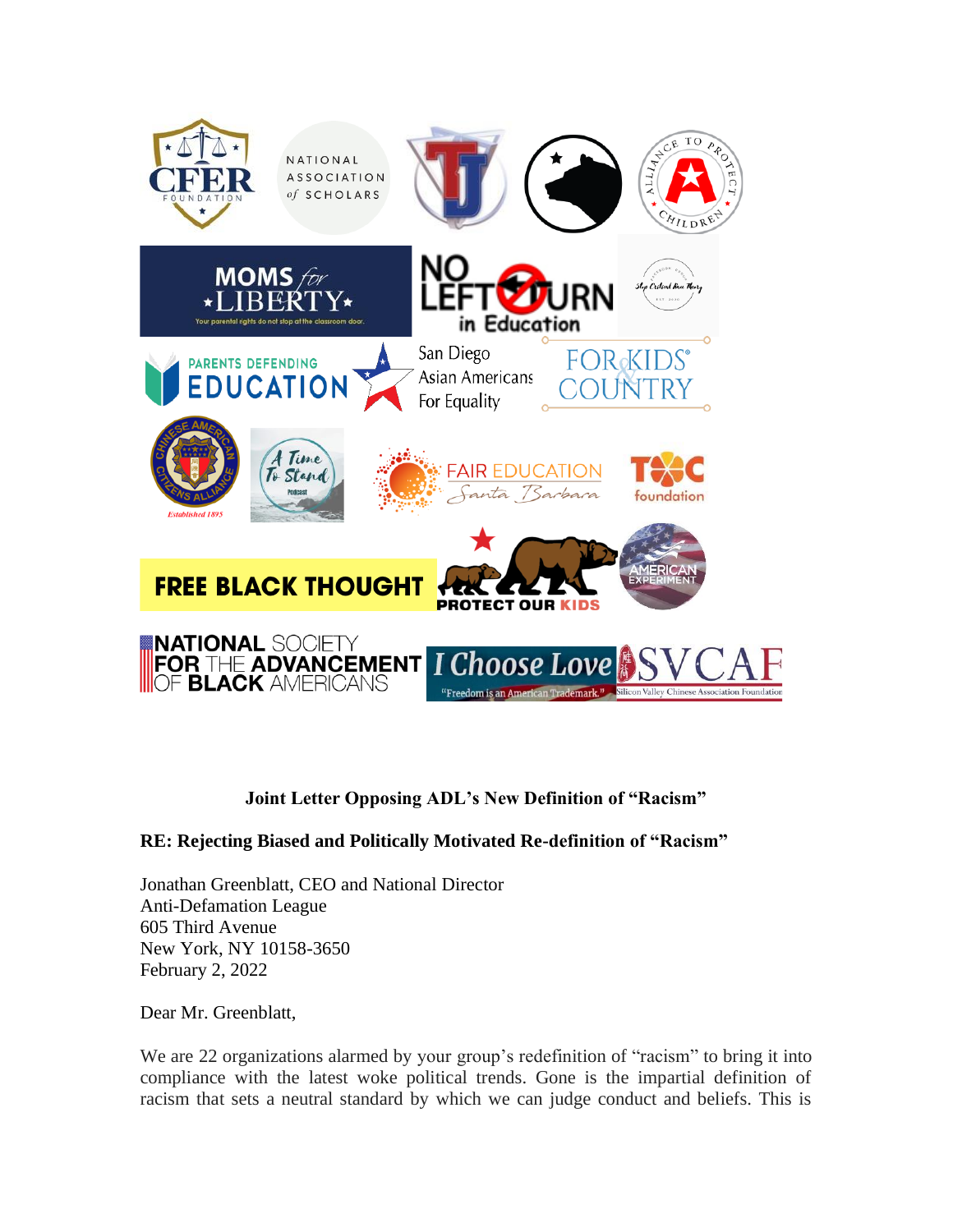replaced with "(t)he marginalization and/or oppression of people of color based on a socially constructed racial hierarchy that privileges white people." This inflammatory mischaracterization of an historically and contemporarily consequential concept sets a corrosive example for ADL supporters and the rest of the society. It is using language as a cudgel to beat up on one group rather than as means to promote truth and clear communication.

Changing the definition of "racism" from one that applied neutrally to a narrow and politicized new focus that seeks to stigmatize white people while falsely presenting all "people of color" as oppressed victims is an insult to our collective history and to reality itself. This redefinition categorically disregards the history of race- and ethnic-based inter-group conflicts and other examples of racism. It is a fatally limited and shortsighted account of numerous ethno-racial conflicts in different parts of the world throughout the long history of human civilizations.

The sad reality is that racism, along with judging, rewarding or punishing by identity grouping, has been a universal aspect of the human condition throughout history. There is no one group that owns the status of victim and no one group that owns the status of victimizer – and it is deeply offensive, illiberal, and un-American to ascribe guilt and innocence to individuals on the basis of their race. In fact, there is a word for doing that: Racism.

The ADL's new concept of "racism," borrowed entirely from Marxist critical theory, undermines your group's long-standing mission "to stop the defamation of the Jewish people, and to secure justice and fair treatment to all." How can the ADL advocate for fair treatment of Jews when the ADL now declares that whites – including those of Jewish descent – are privileged oppressors? It is sad that the ADL, an organization founded on the principle of equal treatment, is now embracing the principle of unequal treatment and collective race-based guilt and innocence.

We cannot save the ADL from making an enormous mistake that will remove your group from the ranks of organizations that advocate neutral, liberal policies, and place it instead firmly on the far-left fringes of the political spectrum, its reputation and credibility forever damaged. There is an elegant solution to the problem: The ADL can embrace a definition of racism that is accurate and non-political. We think ADL's previous definition is especially good: "Racism is the belief that a particular race is superior or inferior to another, that a person's social and moral traits are predetermined by his or her inborn biological characteristics."

Sincerely,

Californians For Equal Rights Foundation Alliance to Protect Children America Strong A Time to Stand